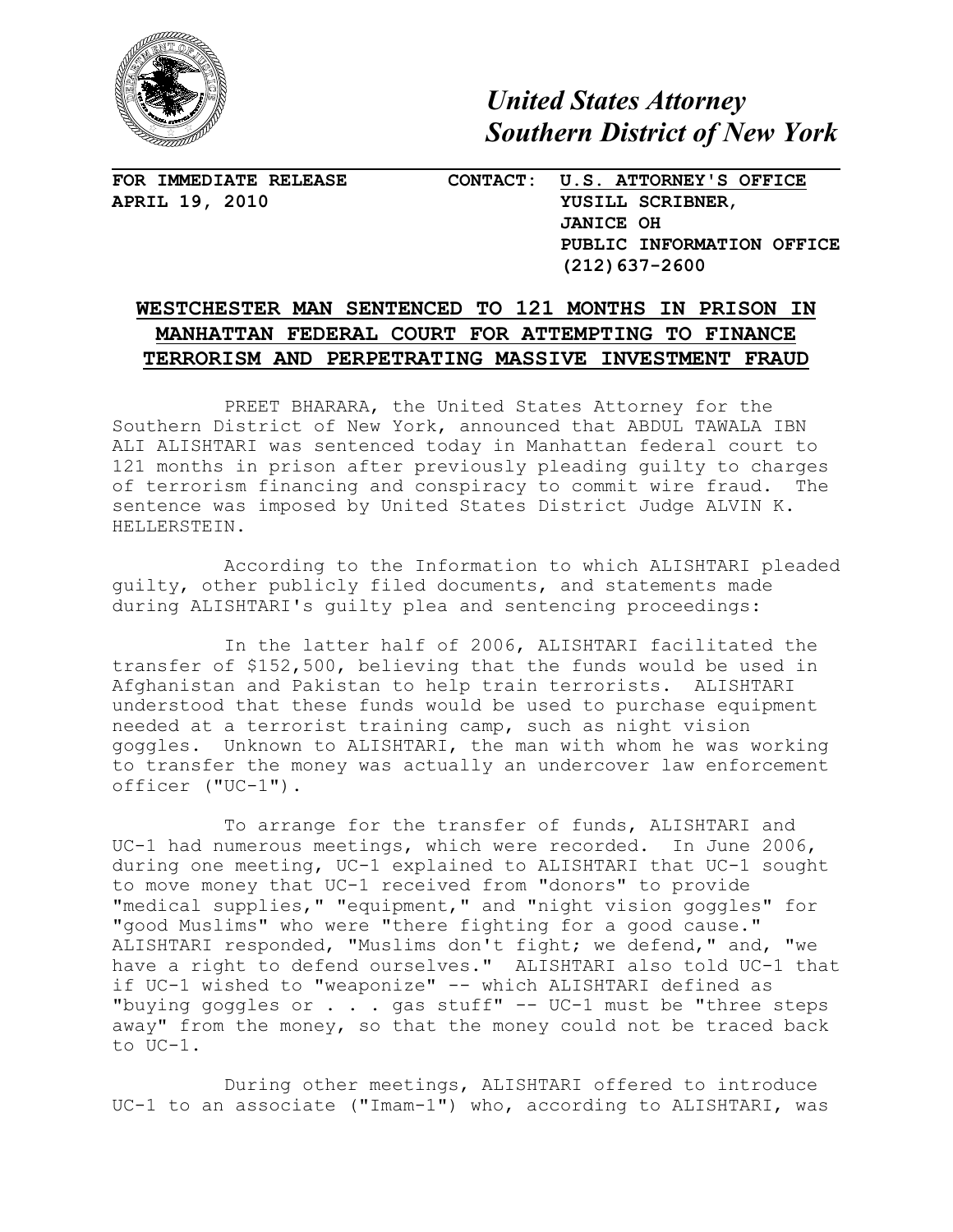a member of the Muslim Brotherhood. ALISHTARI described Imam-1 as a "fire-breathing" imam, who took the view that "the axis of the Islamic world is about Jerusalem and defeating the Jews." ALISTHARI additionally stated that Imam-1 was a "recruiter" who placed people to "work" in Bosnia and Chechnya. In September 2006, ALISHTARI in fact arranged for a meeting between Imam-1 and UC-1 at a New York City hotel room.

ALISHTARI also orchestrated a large-scale fraud in which he stole upwards of \$18 million from his victims through the operation of a loan investment program he called the "Flat Electronic Data Interchange" ("FEDI") which was purportedly a high-yield investment scheme. ALISHTARI promised his FEDI investors that they would receive high, guaranteed rates of return. In reality, few, if any, of the investors received back the money they had invested, let alone the promised returns; meanwhile, ALISHTARI diverted investor money to pay for his own expenses and to support a lavish lifestyle.

At his guilty plea on September 29, 2009, ALISHTARI admitted that he was paid \$15,000 to move a total of approximately \$152,000 for UC-1, and acknowledged that UC-1 "specifically said" that this money was intended to go to terrorist training camps. ALISHTARI further acknowledged that, when he transferred these funds, he understood what terrorist training camps were and that terrorists kill civilians.

ALISHTARI also admitted during his guilty plea that he "unlawfully, willfully and knowingly made false representations and promises with regard to the collection and expenditures of portions of money" that he collected from investors in FEDI. ALISHTARI further admitted that he "intentionally overstated and exaggerated the progress of this program and thereby fraudulently obtained funds from investors."

 $\star$   $\star$   $\star$ 

In addition to the prison term, Judge HELLERSTEIN sentenced ALISHTARI to three years of supervised release and indicated that restitution would be ordered to the victims, in an exact amount to be determined in the next 90 days.

In sentencing ALISHTARI, Judge HELLERSTEIN stated: "It remains clear that you did want the ends that were put to you for the placement of money. You knew these ends were assisting terrorism that was of a type, that it was on the edge of causing substantial death and destruction to people like you and me, and